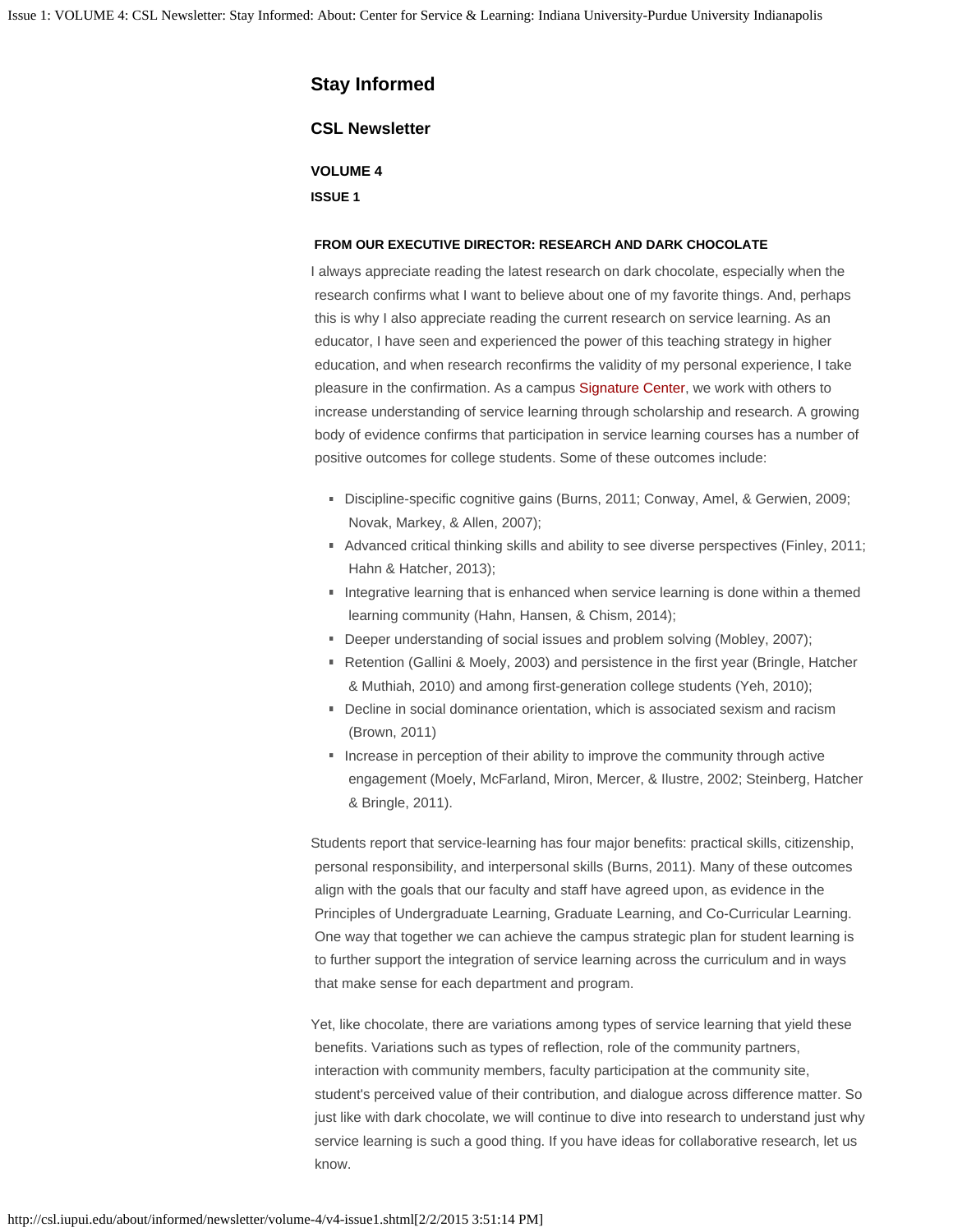Visit our  $\mathbb{Z}$  [website](http://csl.iupui.edu/doc/newsletter/oct-newsletter-references.pdf) for a complete bibliography of these and other student outcomes in service learning.

#### **RECORD BREAKING GROWTH IN COMMUNITY-BASED LEARNING IN 2013-2014**

Findings indicate 2013-2014 was a record breaking year for community-based learning courses at IUPUI. Each year the Center for Service and Learning asks instructors to provide additional information about their community-based learning courses. The information collected serves as a critical piece of evidence that demonstrates the depth and breadth of community engagement linked to key campus initiatives. For more information about data collection and to access reports that contain these findings, [view](http://csl.iupui.edu/about/campus-reports/index.shtml)  [the full report.](http://csl.iupui.edu/about/campus-reports/index.shtml)

Highlights from the 2013-2014 academic year include:

- An estimated 8,602 students contributed 308,921 hours of service to the community. The number of hours represents an 8% increase compared to 2012- 2013 and a 61% over the last four years.
- Based upon the national volunteer and pro bono rates, IUPUI students contributed approximately \$12.7 million in service hours to the community. This represents a 32% increase compared to 2012-2013.
- A higher number of community partners were cited ( $n=438$ ). This represents a 33% increase compared to 2012-2013.

The CSL has been collecting this data for the campus since 2001, and these [graphs](http://csl.iupui.edu/doc/newsletter/oct-newsletter-graphs.pdf) illustrate the trends associated with community-based learning over time. 内

# **IUPUI TESTING SOFTWARE TO INCREASE UNDERSTANDING OF COMMUNITY PARTNERSHIPS AND ENGAGEMENT**

IUPUI was recently invited to serve as one of four campuses to beta test [The Community](http://info.cecollaboratory.com/home)  [Engagement Collaboratory](http://info.cecollaboratory.com/home) ("The Collaboratory"), which was originally created at the [University of North Carolina-Greensboro](http://csl.iupui.edu/about/informed/newsletter/volume-4/www.uncg.edu) and is being developed by TreeTop, LLC. The Collaboratory is a cloud-based software application for higher education that seeks to improve scholarship and practice by developing a comprehensive description of institutional community engagement and public service activities. It provides participating institutions and their communities the opportunity to understand their full engagement footprint and to deepen partnerships through feedback mechanisms.

Kristin Norris, CSL Assessment Director, believes that the system has the potential to drastically improve our ability to tell our story. By capturing who is doing what, where, with whom and for what purpose, we will increase our capacity to connect communityidentified needs with faculty expertise. It will also support interdisciplinary research by helping faculty find partners or projects related to their area of interest. Some of the key features include the ability to:

- Document and share the full scope of community engagement
- Publicly display activities for all stakeholders and shareholders to explore, with no login necessary
-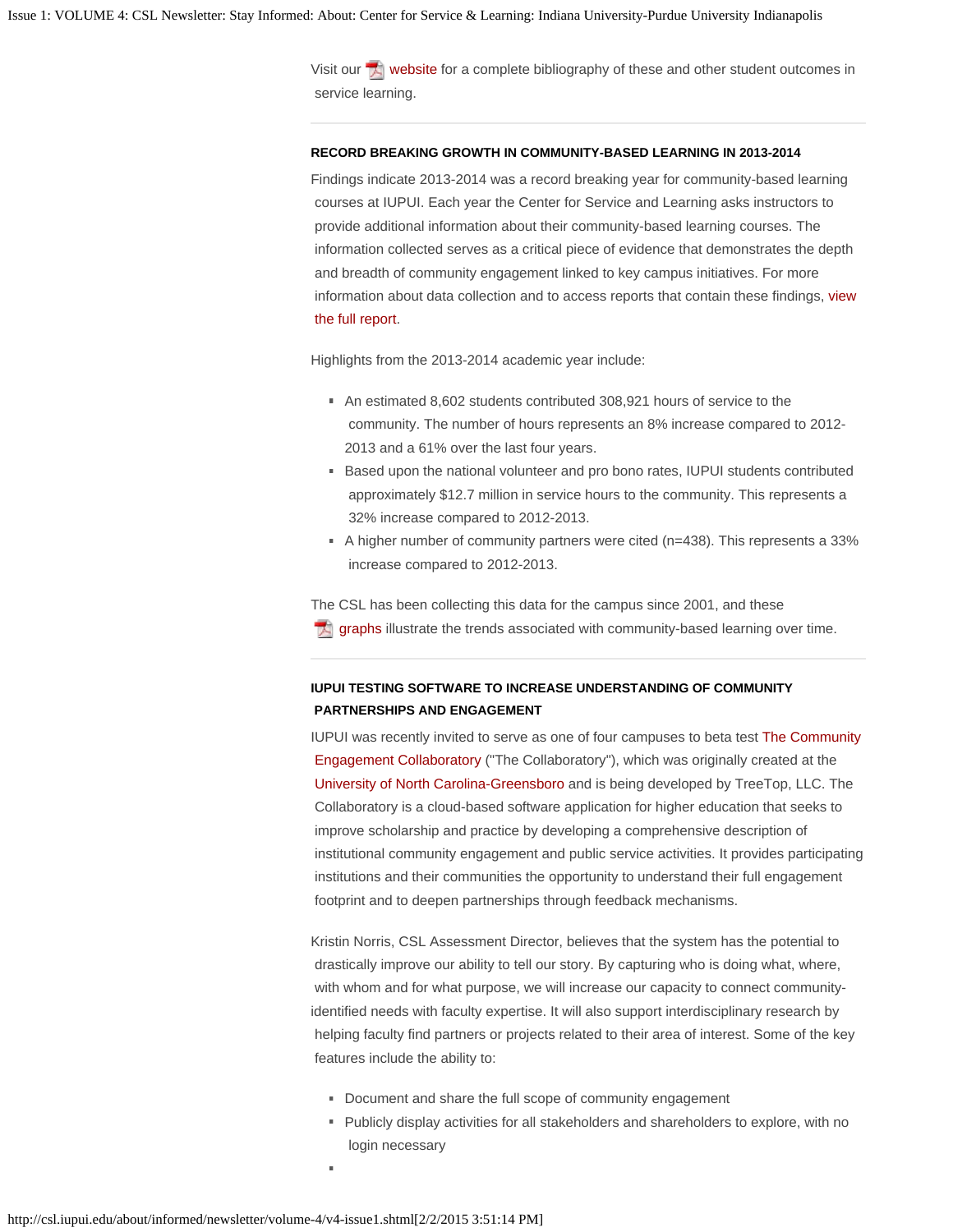Easily run descriptive statistics and visually display community engagement data in tabular and graph formats at the individual, department, or unit level

- Create reports that align with accreditation, award and recognition program requirements, or data reports to support grant and gift proposals
- Integrate with and pull data from existing institutional systems using a single sign-on authentication
- Collect impacts and outcomes
- Auto-generate tools to gather feedback and input from diverse stakeholders including students and community partners

Faculty and staff interested in testing out the system or learning more about IUPUI's involvement as a beta campus are welcome to contact Jennifer Boehm [\(jrboehm@iupui.edu](mailto:jrboehm@iupui.edu)) or Kristin Norris [\(norriske@iupui.edu](mailto:norriske@iupui.edu)) who have been working with TreeTop, LLC to provide feedback to the developers to improve the system for widespread application. The developers and representatives from the four beta campuses convened on September 28<sup>th</sup>, 2014, prior to the start of the [International](http://www.researchslce.org/conferences/)  [Association for Research on Service-Learning and Community Engagement conference](http://www.researchslce.org/conferences/) in New Orleans, LA, to make recommended changes and discuss best practices for use of the system on campus. You can also discover more about the Collaboratory at the [Assessment Institute Open Reception](http://events.iupui.edu/event/?event_id=11467), which is open to the IUPUI community and its partners.

### **COMMUNITY ENGAGEMENT HIGHLIGHTED AT THE INDIANAPOLIS ASSESSMENT INSTITUTE**

The [Assessment Institute](http://www.assessmentinstitute.iupui.edu/index.shtml) is the nation's oldest and largest event focused exclusively on outcomes assessment in higher education. The Institute is designed to provide opportunities for (1) individuals and campus teams new to outcomes assessment to acquire fundamental knowledge about the field, (2) individuals who have worked as leaders in outcomes assessment to share and extend their knowledge and skills, and (3) individuals interested in outcomes assessment at any level to establish networks that serve as sources of support and expertise beyond the dates of the Institute.

This year's institute includes a special focus on community engagement. Anyone interested in monitoring and measuring the impact of community engagement or struggling to capture information about community engagement that occurs inside and outside the classroom to tell your story would benefit by attending the pre-Institute workshops. Visit the [conference website](http://www.planning.iupui.edu/institute#Assessment%20Institute) for details.

Even if you aren't registered for the conference, we invite you to attend the [Open](http://events.iupui.edu/event/?event_id=11467#Opening%20Reception%20details%20)

 [Reception](http://events.iupui.edu/event/?event_id=11467#Opening%20Reception%20details%20) on **Sunday, October 19**th **from 4:30-6:30pm** at the Marriott Downtown, where attendees will get a first look at the *[Community Engagement](http://info.cecollaboratory.com/home)  [Collaboratory.](http://info.cecollaboratory.com/home)* The Collaboratory is a next generation, web-based platform to track and monitor partnership and public service activities among universities and communities that will serve as the basis for a research program to strengthen institutional and international scholarship and practice. It will facilitate measurement of activities, identify patterns of engagement, and provide ongoing data collection and convene people and resources around important community priorities.